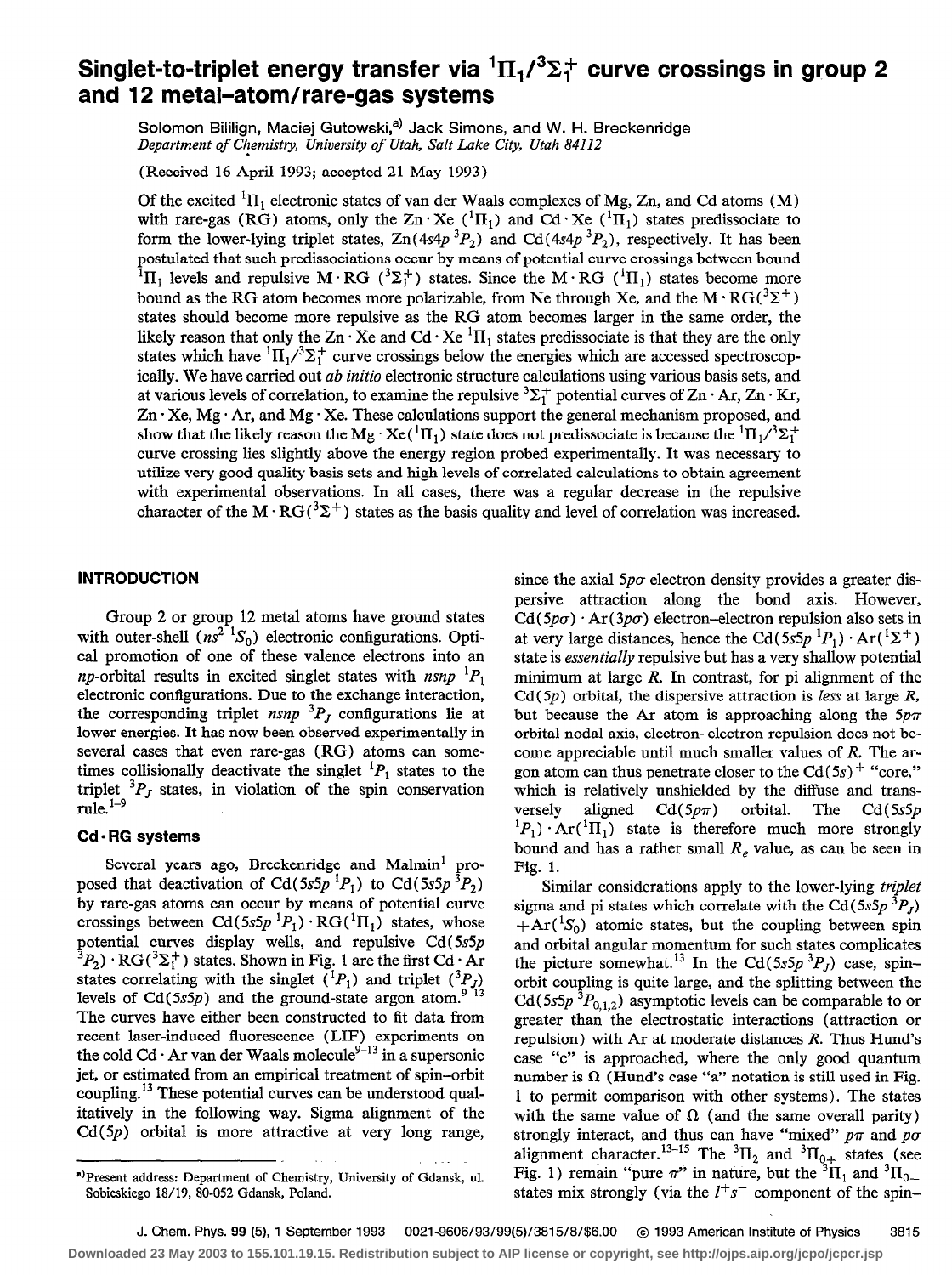

FIG. 1. Morse-function estimates of the potential curves of ground state and the first excited triplet and singlet states of the Cd  $\cdot$  Ar van der Waals molecule correlating with  $Ar(3p^6 S_0)$  and  $Cd(5s5s S_0)$ ,  $Cd(5s5p S_1)$ , and Cd( $5s5p \tcdot P_1$ ), respectively (Refs. 9–13). Details about the construc tion of the potentials may be found in Ref. 9.

orbit operator) with the  ${}^{3}\Sigma_{1}^{+}$  and  ${}^{3}\Sigma_{0}^{+}$  states.<sup>16</sup> Because of the  $p\sigma$  character which is therefore mixed into their wavefunctions by the spin-orbit interaction, the latter two  ${}^{3}$ II states are only quite weakly bound.

At smaller internuclear distances, and much higher energies (comparable to the  ${}^{1}$ H<sub>1</sub> state energies near 43 500  $cm^{-1}$ ; see Fig. 1), where all the triplet states are repulsive, a Hund's case "a" description will be appropriate, since the electrostatic interactions are much greater than the spinorbit coupling constant. The  ${}^{3}\Sigma^{+}$  states are more repulsive than the <sup>3</sup>II states at small R, and the <sup>3</sup> $\Sigma_1^+$  curve could cross the bound  ${}^{1}\Pi_{1}$  potential curve. If so, these two states (which both have  $\Omega = 1$ ) would be strongly mixed near the crossing region (again, by the  $l^+s^-$  component of the spinorbit operator<sup>16</sup>). Thus a Cd( $5s5p^{1}P_{1}$ )  $\cdot$  Ar( $^{1}$ II<sub>1</sub>) state, formed either as an unbound ("full-collision" scattering) species or a bound ("half-collision") state, could easily produce Cd(5s5p<sup>3</sup>P<sub>2</sub>)  $Ar(^3\Sigma_1^+)$  on an outward trajectory, as originally postulated by Breckenridge and Malmin.<sup>1</sup>

In the particular case of Cd(5s5p  ${}^{1}P_{1}$ ) + Ar, the  ${}^{1}$ II<sub>1</sub> and  ${}^{3}\Sigma_{1}^{+}$  curves do not come close in energy until high on the repulsive inner wall of the  ${}^{1}$  $\Pi_1$  curve, since the cross section for quenching of Cd(5s5p  ${}^{1}P_{1}$ ) by Ar is found to be very low,  $\lt 0.01 \text{ Å}^{2.1-4}$  Laser excitation of *bound* Cd(5s5p)  ${}^{1}P_{1}$ )  $\cdot$  Ar( ${}^{1}$ II<sub>1</sub>) also results in strong *fluorescence*, with no predissociation to form Cd(5s5p<sup>3</sup> $P_2$ ).<sup>12</sup> Similar conclusions that there are no (low energy) crossings of  ${}^{1}H_{1}$  and  $3\Sigma_1^+$  curves can be drawn for the Cd  $\cdot$  Ne and Cd  $\cdot$  Kr cases. No measurements of Cd( ${}^{1}P_{1}$ ) collisional deactivation cross sections have been made for Ne or Kr, but the analogous CdNe( ${}^{1}\Pi_{1}$ ) and CdKr( ${}^{1}\Pi_{1}$ ) states also fluoresce strongly, with no predissociation to form Cd( $5s5p^{3}P_{2}$ ).<sup>12</sup>

In contrast, the cross section for the quenching of the Cd(5s5p  ${}^{1}P_{1}$ ) state by Xe atoms is quite high, 25 ± 5 Å<sup>2</sup>,<sup>5</sup> and the Cd( $5s5p$ <sup>3</sup> $P_2$ ) multiplet is the *exclusive* product of the deactivation process; no Cd( $5s5p^{3}P_{1}$ ) or Cd( $5s5p^{3}P_{0}$ ) were detected.<sup>5</sup> Consistent with this observation, laser excitation of the cold  $Cd \cdot Xe$  van der Waals complex to the  $Cd(5s5p<sup>1</sup>P<sub>1</sub>) \cdot Xe<sup>(1</sup>\Pi<sub>1</sub>)$  state leads to no detectable fluorescence.<sup>5</sup> However, when a second laser pulse is tuned to detect Cd (5s5p  ${}^{3}P_{2}$ ), a series of broadened vibrational transitions is observed which can be assigned to excitation of the strongly predissociated  $Cd(5s5p^{1}P_{1}) \cdot Xe({}^{1}\Pi_{1})$  state. Consistent with the full-collision deactivation results, no Cd(5s5p<sup>3</sup>P<sub>1</sub>) or Cd(5s5p<sup>3</sup>P<sub>0</sub>) populations were detected as predissociation products.<sup>5</sup> Simulations of the broadened band contours were consistent with  $Cd \cdot Xe({}^{1}\Pi_{1})$  bound state lifetimes of only  $\sim 0.8$  ps, indicating predissociation within one vibration.<sup>5</sup> Such an efficient predissociation is, of course, consistent with the high cross section for collisional deactivation of Cd(5s5p  ${}^{1}P_{1}$ ) by Xe atoms.

We believe that the unique behavior of Xe compared to the other RG atoms with regard to singlet-to-triplet deactivation has nothing to do with the "heavy-atom" nature of the Xe atom, which can in some cases increase the effective spin-orbit coupling.<sup>17,18</sup> After all, Cd(5s5p<sup>1</sup> $P_1$ ) is deactivated at essentially every collision by the light  $H_2$  molecule, and the yield of Cd( $5s5p$ <sup>3</sup> $P<sub>J</sub>$ ) states in this process is known to be quite high  $(-30\%)$  even when two quite exothermic chemical exit channels are available; $^{1,2}$  the large spin-orbit coupling of the heavy atom  $Cd(5s5p)$ states is thus more than sufficient to induce intersystem crossing.  $19,20$  We suggest, instead, that the key question is whether or not the repulsive Cd  $\cdot$  RG( ${}^{3}\Sigma_{1}^{+}$ ) potential curve crosses the attractive Cd  $\cdot$  RG( $\cdot$ II<sub>1</sub>) curve in an energetically accessible region. As one proceeds through the series RG=Ne, Ar, Kr, Xe, the Cd · RG  $({}^{1}\Pi_{1})$  states become more attractive as the polarizability of the RG atom increases,<sup>5,12</sup> while the Cd·RG( ${}^{3}\Sigma_{1}$ ) states may become more *repulsive* at a given  $R$  as the hard-sphere radius of the RG atom increases in the same series.

# Zn - RG systems

This simple idea is quite consistent with the experimental results obtained to date about the interactions of the analogous  $\text{Zn}(4s4p \,^1P_1)$  state with RG atoms. Because of the smaller nuclear charge, the spin-orbit coupling constant for the  $Zn(4s4p)$  states is about three times less than that for the Cd(5s5p) states. Nevertheless, the trends for  $RG=Ar$ , Kr, Xe are remarkably similar to the  $Cd(5s5p)$ cases.<sup>7,21,22</sup> The cross-sections for deactivation of  $Zn(4s4p)$  ${}^{1}P_{1}$ ) by Ar or Kr have not been measured, but the bound  $\text{Zn}(4s4p \,^1P_1) \cdot \text{Ar}({}^{1}\text{II}_1)$  and  $\text{Zn}(4s4p \,^1P_1) \cdot \text{Kr}({}^{1}\text{II}_1)$  van der Waals states fluoresce strongly, with no evidence for predissociation to produce  $Zn(4s4p^3P_J)$  atomic products.<sup>21,22</sup>

Again, in contrast, no fluorescence is observed after analogous  $\text{Zn}(4s4p^{1}P_{1}) \cdot \text{Xe}(\ ^{1}\Pi_{1})$  excitation, but when a second laser pulse is fixed in frequency to detect  $Zn(4s4p)$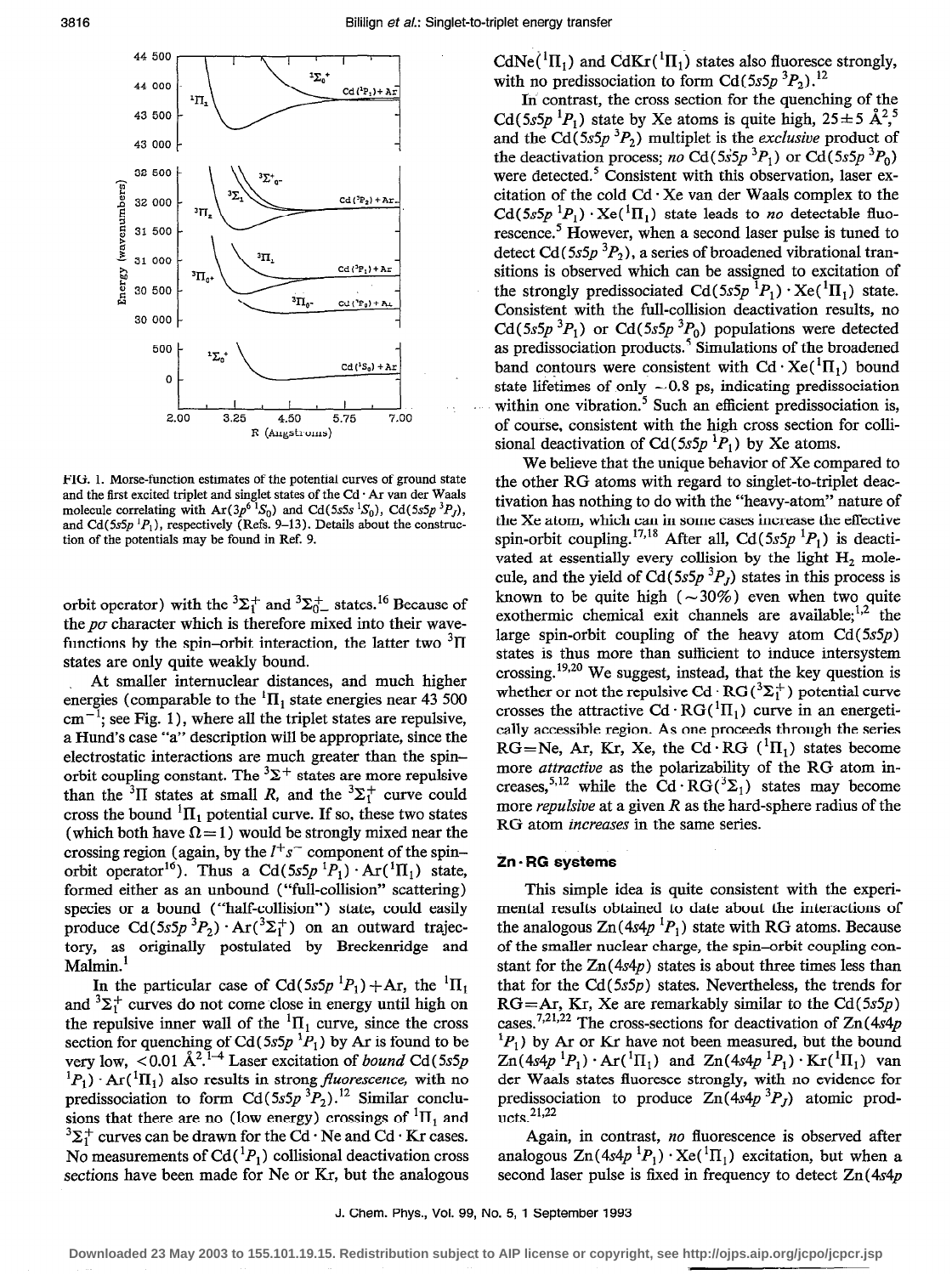${}^{3}P_{2}$ ) as a predissociation product, an "action" spectrum is obtained consisting of several vibrational bands with discernible isotopic and broadened rotational structure.<sup>7</sup> Computer simulations were consistent with  $Zn(5s5p)$  ${}^{1}P_{1}$ )  ${}^{1}Xe({}^{1}H_{1})$  predissociation lifetimes on the order of  $\sim$  5 ps, about seven times longer than for the  $Cd(5s5p)$  ${}^{1}P_{1}$ )  ${}^{1}Xe({}^{1}\Pi_{1})$  state. There is thus a  ${}^{1}H_{1}/{}^{3}\Sigma_{1}$  crossing for  $\mathbb{Z}_n \cdot \mathbb{X}$ e at energies below the  ${}^1\Pi_1$  vibrational eigenstates of  $v' = 28$  to  $v' = 41$  which can be Franck-Condon accessed from the  $v''=0$  ground-state (which is the only  $Zn \cdot Xe$ vibrational state observed in the ultra-cold supersonic expansion). It has been proposed<sup>7</sup> that the longer predissociation lifetime of  $\text{Zn} \cdot \text{Xe}({}^{1}\text{II}_{1})$  compared to  $\text{Cd} \cdot \text{Xe}({}^{1}\text{II}_{1})$ is due to the lower spin-orbit coupling for Zn vs Cd, since the predissociation rate should depend on the square of the spin-orbit coupling matrix element.<sup>16</sup> Given the correlation<sup>5</sup> of the efficient predissociation of Cd  $\cdot$  Xe( ${}^{1}\Pi_{1}$ ) with the high cross-section for quenching of Cd (5s5p  ${}^{1}P_{1}$ ) by Xe  $(-25 \text{ Å}^2)$ , we predicted<sup>7</sup> that the cross-section for the quenching of  $\text{Zn}(4s4p \text{ }^1P_1)$  by Xe would likely be in the 2-5  $\AA^2$  range. Umemoto and co-workers<sup>23</sup> subsequently measured this cross section experimentally: 3.4  $\AA^2$ .

# $Mg \cdot RG$  systems

Since there are obvious  ${}^{1} \Pi_{1}/{}^{3}\Sigma_{1}^{+}$  potential curve crossings in the  $Cd \cdot Xe$  and  $Zn \cdot Xe$  cases, one might also expect such a curve crossing for the analogous  $Mg(3s3p)$  ${}^{1}P_{1}$ )  $\cdot$  Xe( ${}^{1}\Pi_{1}$ ) and Mg(3s3p ${}^{3}P_{2}$ )  $\cdot$  Xe( ${}^{3}\Sigma_{1}^{+}$ ) states. However, the Mg(3s3p  ${}^{1}P_{1}$ )  $\cdot$  Xe( ${}^{1}\Pi_{1}$ ) state has been found to fluoresce strongly, and very careful attempts to detect even small amounts of Mg(3s3p<sup>3</sup> $P_2$ ) predissociation product were unsuccessful.<sup>24</sup> On the other hand, it is not completely certain whether the very slow predissociation rate is due to the lack of a  ${}^{1}\Pi_{1}/{}^{3}\Sigma_{1}^{+}$  curve crossing or to the much lower spin-orbit coupling for the light Mg atom. Assuming the predissociation rate is roughly proportional to the square of the atomic spin-orbit coupling constant for the nsnp  ${}^{3}P_J$  states, one would predict from the Zn  $\cdot$  Xe predissociation lifetime a predissociation lifetime  $Mg \cdot Xe^{i} \Pi_1$  of  $\sim 500$  ps, which is somewhat shorter than, but of the same order of magnitude as, the  $Mg \cdot Xe^{T} \Pi_1$  fluorescence lifetime of  $\sim$  2000 ps [presumed] to be the same as the free Mg(3s3p  ${}^{1}P_{1}$ ) atomic state<sup>25</sup>].

### Ab inifio calculations

In all these  $M \cdot RG$  cases, it is often possible to extract reasonably accurate experimental information about the bound  ${}^{1}\Pi_{1}$  potential curves from LIF or action spectroscopy, but such information about the repulsive  ${}^{3}\Sigma_{1}^{+}$  states, especially at several thousand wave numbers above their atomic asymptotic energies where there may be a  ${}^{1}\Pi_{1}/{}^{3}\Sigma_{1}^{+}$ crossing, is virtually impossible to obtain experimentally. We have therefore performed ab initio calculations of these  $M \cdot RG(^3\Sigma^+)$  repulsive curves for several cases in which the bound  ${}^{1}$ II<sub>1</sub> potential curves have been characterized experimentally, with the goal of examining our general  ${}^{1}\Pi_{1}/{}^{3}\Sigma_{1}^{+}$  curve crossing mechanistic ideas as well as providing more information about the cause of the inefficient

TABLE I. Types and exponents of polarization functions (Refs. 28 and 29) added to the Hay-Wadt (Ref. 27) basis set.

|     | Exponents            |
|-----|----------------------|
| (p) | $(0.045, 0.145)^{a}$ |
| (d) | $(0.115, 0.346)^{b}$ |
| (p) | $(0.055, 0.176)^{a}$ |
| (d) | $(0.263, 0.950)^a$   |
| (d) | $(0.182, 0.612)^a$   |
| (d) | $(0.114, 0.365)^{a}$ |
|     |                      |

'Reference 28.

bReference 29.

 $Mg(3s3p^{1}P_{1}) \cdot Xe({}^{1}\Pi_{1})$  predissociation. The results of these calculations are reported and discussed in this paper.

# THEORETICAL METHODOLOGY

The electronic states treated in this paper were described by the quadratic configuration interaction including single and double excitations with approximate treatment of triple excitations based on a self-consistent field (SCF) reference function [QCISD(T)] implemented via the GAUSSIAN 92 code.<sup>26</sup> Second, third, and fourth order Moller-Plesset perturbation theory energies (MP2, MP3,  $MP4$ ) were also computed as checks on our  $OCISD(T)$ results.

In all the calculations, the effective core potentials (ECP) basis sets of Hay and Wadt<sup>27</sup> were used, and in most calculations higher polarization functions were added to both the metal atom and rare gas atom basis sets. Table I summarizes the types and exponents of the polarization functions added.<sup>28,29</sup> The *ab initio* calculations were performed using a Sun 670MP workstation.

The RKR potential curves for the  ${}^{1}$ II<sub>1</sub> states were calculated from spectroscopic constants determined experimentally. We used an RKR program<sup>30</sup> which incorporates an automated procedure for smoothing to minimize the physically unreasonable behavior which may sometimes arise for the inner branches of RKR potentials, particularly near dissociation limits.

### RESULTS AND DISCUSSION

We have performed *ab initio* calculations of the repulsive  ${}^{3}\Sigma^{+}$  states of Mg·Ar, Mg·Xe, Zn·Ar, Zn·Kr, and Zn · Xe which correlate with either Mg(3s3p<sup>3</sup>P) or  $Zn(4s4p^3P)$  and the appropriate RG atom. From the experimental observations, $\overline{7}$  it is virtually certain that the repulsive  $Zn(4s4p^3P_2) \cdot Xe({}^3\Sigma_1^+)$  potential curve crosses the bound  $\text{Zn}(4s4p^{1}P_1) \cdot \text{Xe}(^{1}\Pi_1)$  potential curve somewhere between the potential minimum of the  ${}^{1}H_1$  state and  $\sim$  2450 cm<sup>-1</sup> higher in energy ( $D_e$ =3240 cm<sup>-1</sup>). It is also likely that the crossing is on the inner wall of the  $\text{Zn} \cdot \text{Xe}({}^{1}\text{II}_{1})$  potential curve, since there is no great variation in predissociation lifetimes for the vibrational levels excited, as would be expected for an outer-wall crossing. 16,20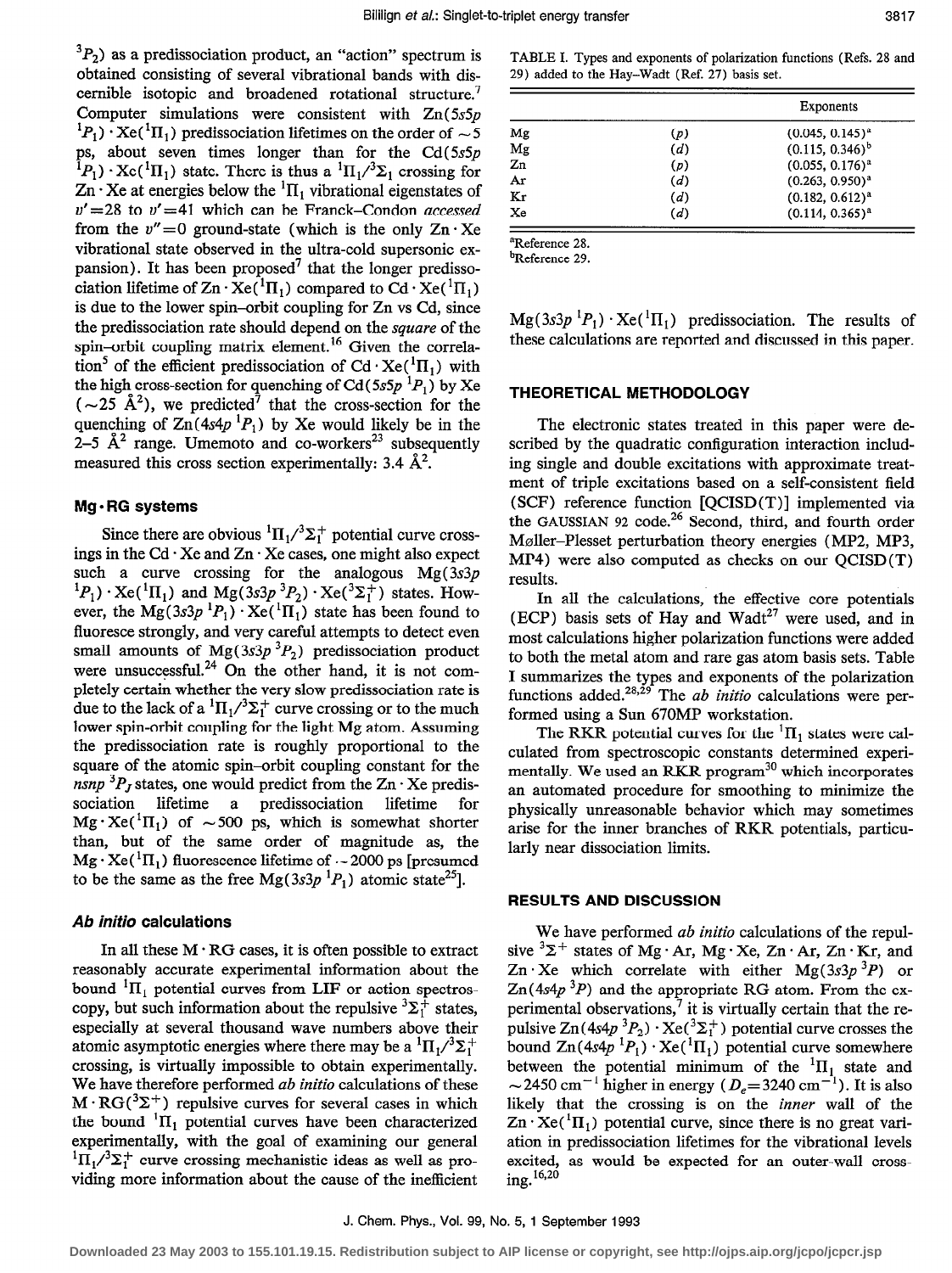

FIG. 2. The repulsive  $\text{Zn}(4s4p^3P) \cdot \text{Xe}(3\Sigma^+)$  state calculated at the SCF level with the Hay-Wadt basis set (Ref. 27). Calculated asymptotic  $Zn(4s4p^3P)/Zn(4s4s^1S_0)$  energy splitting: 2.78 eV (experimental: 4.05 eV). The energies of the  $\Sigma^+$  points shown in the figure have been obtained by setting the energy calculated as  $R \rightarrow \infty$  to the experimental energy of the  $Zn(4s4p^3P_2)$  state, 32 890 cm<sup>-1</sup>. Also shown is an RKR potential curve of the  $Zn(4s4p<sup>1</sup>P<sub>1</sub>) \cdot Xe<sup>(1</sup>\Pi<sub>1</sub>)$  state, constructed using spectroscopic constants estimated experimentally (Ref. 7). Internuclear distance  $\overline{R}$  is in Angstroms for this and all figures following.

#### Zn - RG systems

Shown in Figs. 2, 3, and 4 are results of SCF, MP4, and  $OCISD(T)$  *ab initio* calculations of the repulsive  $\text{Zn}(4s4p^3P) \cdot \text{Xe}(3\Sigma^+)$  potential curve. The SCF (Fig. 2) result is usually thought to be of reasonable accuracy for calculation of relative energies of repulsive states. Shown also is an RKR potential curve constructed from the experimentally estimated spectroscopic constants for the  $Zn(4s4p<sup>1</sup>P<sub>1</sub>) \cdot Xe<sup>(1</sup>\Pi<sub>1</sub>)$  state.<sup>7</sup> It can be seen that there is definitely  $a^{-1}\Pi_1/\sqrt{2} \Sigma_1^+$  crossing, but that the crossing is outer-wall in nature. In Fig. 3, the repulsive  ${}^{3}\Sigma^{+}$  curve has been calculated at the correlated MP4 level, but with no polarization functions added to the basis set for either the Zn or the Xe atom. The  ${}^{3}\Sigma^{+}$  curve calculated at this level is less repulsive, but the  ${}^{3}\Sigma_{1}/{}^{1}\Pi_{1}$  crossing is still slightly outer-wall. Finally, in Fig. 4 is shown the  $3\Sigma^+$  curve resulting from the QCISD(T) calculations in which extra p-type polarization functions were added to the Zn basis set and extra  $d$ -type polarization functions to the Xe basis. The  ${}^{3}\Sigma^{+}$  curve is even less steeply repulsive, and the  ${}^{1}\Pi_{1}/$  $3\Sigma_1^+$  crossing is now "inner-wall," more consistent with the experimental observations.

In fact, as the level of calculation of the  ${}^{3}\Sigma^{+}$  states was increased (with the same basis set) from SCF to MP2, MP3, MP4, and QCISD(T), the  $3\Sigma^+$  curves for all  $Zn \cdot RG$  and  $Mg \cdot RG$  states calculated became progres-



FIG. 3. Same as Fig. 2, except that the calculation of the  $3\Sigma^+$  potential curve was carried out at the MP4 level with the Hay-Wadt basis set (Ref. 27). Calculated asymptotic  $Zn(4s4p^3P)/Zn(4s4s^1S_0)$  energy splitting: 3.73 eV.

sively less repulsive. For each level of calculation, incremental improvement of the basis set also led to less repulsive character. From the steady decrease in the repulsive nature of the  $\text{Zn} \cdot \text{Xe}(3\Sigma^+)$  potential as the basis set qual-



FIG. 4. Same as Fig. 2, except that the calculation of the  ${}^{3}\Sigma^{+}$  potential curve was carried out at the QCISD(T) level, with diffuse  $p$  and  $d$  functions (see Table I) added to the Hay-Wadt (Ref. 27) basis set. Calculated asymptotic  $\text{Zn}(4s4p \text{ }^3P)/\text{Zn}(4s4s \text{ }^1S_0)$  energy splitting: 3.92 eV.

J. Chem. Phys., Vol. 99, No. 5, 1 September 1993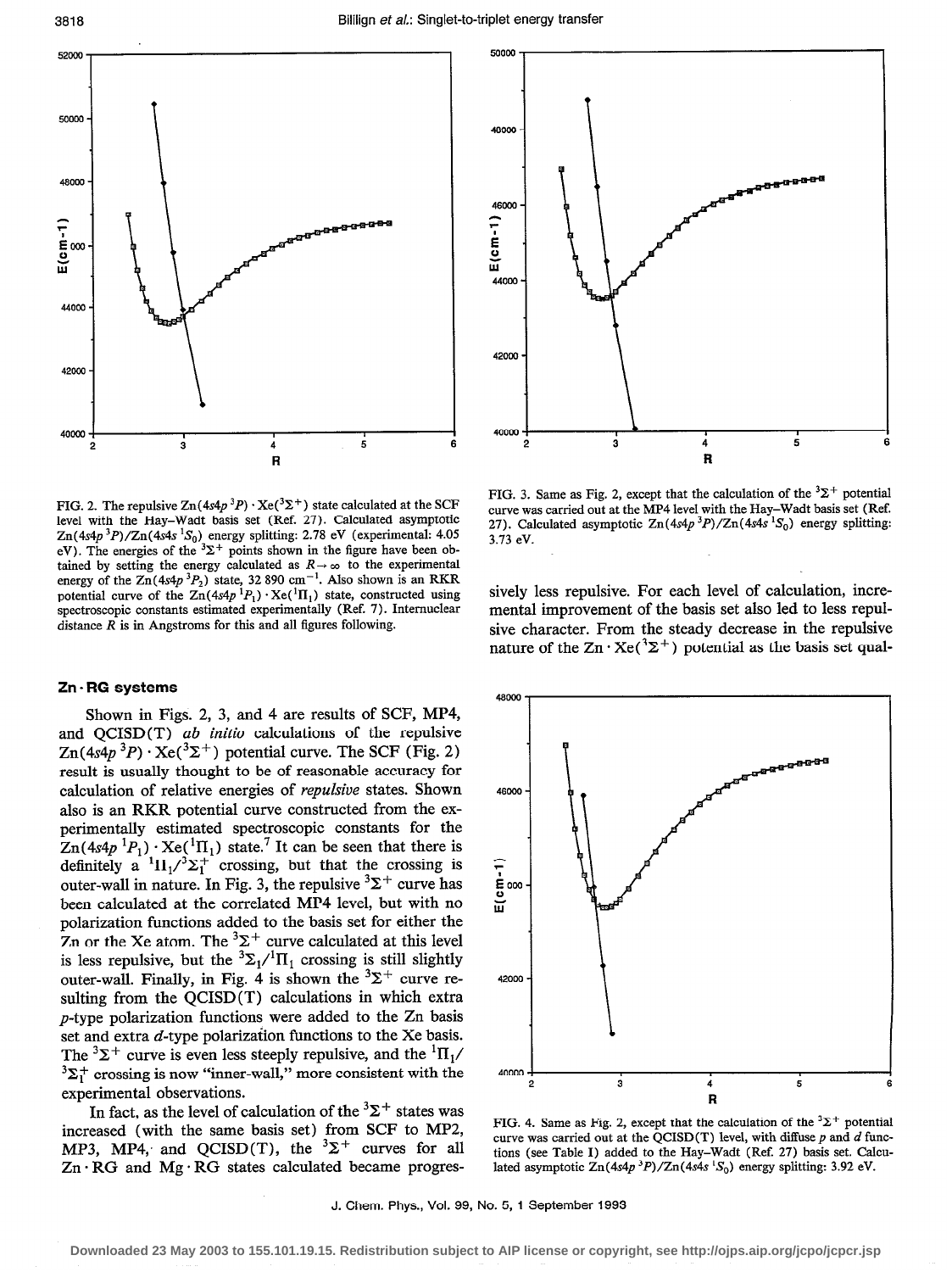

FIG. 5. Same as Fig. 4, except  $RG=Ar$ ; RKR  ${}^{1}\Pi_{1}$  potential curve constructed from experimental spectroscopic constants (Ref. 21).

ity and level of the ab initio calculation is increased, it appears likely, then, that the *true*  ${}^{1}\Pi_{1}/{}^{3}\Sigma_{1}^{+}$  crossing may be even slightly higher in energy on the inner wall of the  ${}^{1}$  $\Pi_1$ potential curve, which would still be quite consistent, of course, with the experiment results.<sup>7</sup>

Shown in Fig. 5 is a similar  $QCISD(T)$  calculation with added polarization functions (see Table I) of the repulsive potential curve of the analogous Zn(4s4p  $^{3}P_{2}) \cdot Ar(^{3}\Sigma^{+})$  state. In the same figure is an RKR potential curve for the bound  $Zn(4s4p^{1}P_1) \cdot Ar(^{1}\Pi_1)$  state constructed from the experimentally determined spectroscopic constants.<sup>21</sup> As can be seen, there is no  ${}^{1} \Pi_{1}/{}^{3}\Sigma^{+}$  curve crossing in the energetically accessible energy region, again consistent with experimental observations.<sup>21</sup>

Shown in Fig.  $6(a)$  is a QCISD(T) calculation with added polarization functions of the repulsive potential curve of the  $\text{Zn}(4s4p^3P_2) \cdot \text{Kr}(3\Sigma^+)$  state, along with an RKR potential curve of the bound  $\text{Zn}(4s4p^{1}P_1)\cdot \text{Kr}(^{1}\Pi_1)$ state constructed from the experimentally determined spectroscopic constants.<sup>22</sup> As can be seen, even at the highest level of calculation we have employed, a  ${}^{1}\Pi_{1}/{}^{3}\Sigma^{+}$ inner-wall crossing is predicted. This is inconsistent with experimental observations, which show that the  ${}^{1}H_{1}/{}^{3}\Sigma_{1}^{+}$ curve crossing cannot occur at energies less than  $\sim$  46 500 cm<sup>-1</sup> [the energy of the highest  $Zn \cdot Kr({}^{1}\Pi_{1})$  level  $(v'=22)$  observed in fluorescence]. However, just as in the  $Zn \cdot Xe$  case, we observed that as the level of sophistication of the *ab initio* calculation was increased, the  $\text{Zn} \cdot \text{Kr}({}^3\Sigma^+)$  state potential curve became less and less repulsive, and it is quite likely that the true  $\frac{3\sum + \ell}{\prod_{i}$  curve crossing is indeed above the energy region of the



FIG. 6. (a) Same as Fig. 4, except  $RG=Kr$ ; RKR  ${}^{1}\Pi_{1}$  potential curve constructed from spectroscopic constants estimated experimentally (Ref. 22). (b) Same as (a) except that the  $Zn(4s4p<sup>1</sup>P<sub>1</sub>) \cdot Kr(^{1}\Pi<sub>1</sub>)$  potential curve is a Morse curve with vibrational spectroscopic constructs from Ref. 26, but with  $R_e = 2.83$  Å [the best-fit value from Franck-Condon simulations (Ref. 22)].

 $\text{Zn} \cdot \text{Kr}({}^{1}\text{II}_{1})$  potential curve which can be experimentally probed.

Also, since the  $Zn \cdot Kr({}^{1}\Pi_{1})$  state spectroscopic constants were obtained by computer simulations of overlapped and unresolved isotopic and rotational band structures,<sup>22</sup> the uncertainty in the  $R'_e$  value (2.74 Å) of the RKR curve shown in Fig. 6 is probably at least  $\pm 0.05$  Å.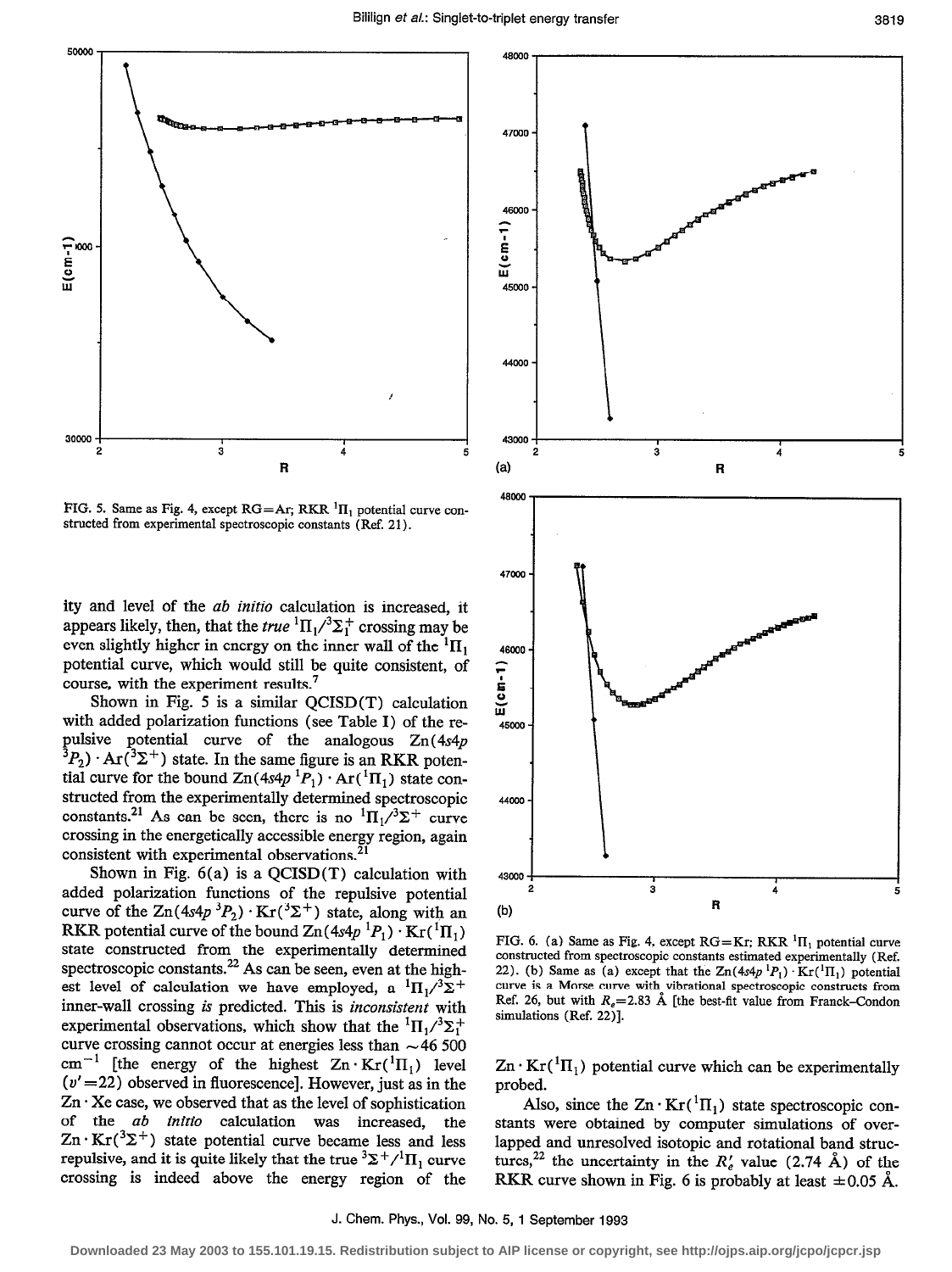

48000 47000 46000  $E(cm-1)$ 45000 44000 43000  $\overline{c}$ 3 4 5 R

FIG. 7. Calculations of the repulsive  $\text{Zn}(4s4p ^1P_1) \cdot \text{RG}(3\Sigma^+)$  states [QCISD(T) level, diffuse  $p$  and  $d$  functions (see Table I) added to the Hay-Wadt (Ref. 27) basis], where  $RG=Ar$  ( ), Kr  $(\triangleleft)$ , and Xe  $(\square)$ (see caption to Fig. 4).

A shift of this curve of only  $\sim 0.06$  Å to larger R would be adequate to move the crossing with the calculated  ${}^{3}\Sigma_{1}^{+}$ curve in Fig. 6 to energies greater than 46 500 cm<sup>-1</sup>. In fact, a best-fit Franck-Condon simulation<sup>22</sup> of the intensities of the  $Zn(4s4p<sup>1</sup>P<sub>1</sub>) \cdot Kr(<sup>1</sup>H<sub>1</sub>) \leftarrow Zn(4s4s<sup>1</sup>S<sub>0</sub>) \cdot Kr$  $({}^{1}\Sigma^{+})$  vibrational transitions resulted in an  $R_e$  value for the  ${}^{1}\Pi_{1}$  state of 2.83 Å, almost 0.1 Å larger. Shown in Fig. 6(b) is the best-fit Morse curve for the  $\text{ZnKr}(^1\Pi_1)$  state, using the same vibrational spectroscopic constants as for the construction of the RKR curve in Fig. 6(a), but with  $R<sub>a</sub>=2.83$  Å. There is a crossing, but at  $\sim$  46 500 cm<sup>-1</sup>, which would be just at the highest vibrational level observed, essentially consistent with experiment.

Shown in Fig. 7 are the QCISD(T) calculations of the repulsive  ${}^{3}\Sigma^{+}$  states of Zn  $\cdot$  Ar, Zn  $\cdot$  Kr, and Zn  $\cdot$  Xe on the same plot. As can readily be observed, the *ab initio* calculations confirm our speculation that the repulsive character at a given R increases as the size of the RG atom increases. In Figure 8, the RKR experimental estimates of the potential curves of the bound  ${}^{1}$ II<sub>1</sub> states of Zn  $\cdot$  Ar, Zn  $\cdot$  Kr, and  $Zn \cdot Xe$  are shown on the same plot. As can be seen, the well depths increase dramatically as the polarizability of the RG atom increases (Ar < Kr < Xe) . Perhaps more importantly, however, with regard to the possibility of  ${}^{1}$ II<sub>1</sub>/  $3\Sigma^+$  potential curve crossings, the  $R_e$  values for the  $\text{Zn} \cdot \text{Kr}({}^{1}\text{II}_{1})$  and  $\text{Zn} \cdot \text{Xe}({}^{1}\text{II}_{1})$  states are essentially identical and even smaller than the  $R_e$  value for the  $Zn \cdot Ar({}^{1}\Pi_{1})$  state.

FIG. 8. Estimates of the bound  $\text{Zn}(4s4p \,^1P_1) \cdot \text{RG}(^1\Pi_1)$  potential curves, where  $RG=Ar$  ( , see Fig. 5 caption),  $Kr$  [ $\spadesuit$ , see Fig. 6(b) caption], and Xe  $(\square)$ , see Fig. 2 caption).

# Mg - RG systems

Shown in Fig. 9 are QCISD(T) data for the repulsive  $Mg(3s3p^3P_2) \cdot Ar(^3\Sigma^+)$  state. Also shown is an RKR potential curve constructed from the experimentally determined spectroscopic constants<sup>31</sup> of the bound Mg(3s3p)  ${}^{1}P_{1}$ )  $\cdot$  Ar( ${}^{1}$ II<sub>1</sub>) state. There is obviously no low-energy  ${}^{1}\Pi_{1}/{}^{1}\Sigma_{1}^{+}$  crossing, consistent with experiment.<sup>31</sup> In this case, there is no crossing indicated even when the  ${}^{3}\Sigma^{+}$ curve is calculated at the SCF level, consistent with the earlier calculations of Boatz, Bak, and Simons.<sup>32</sup>

In Fig. 10 are shown results of QCISD (T) calculations for the repulsive  $Mg(3s3p^3P_2) \cdot Xe^{3\Sigma^+}$  state, as well as an RKR curve constructed from experimentally estimated spectroscopic constants<sup>24</sup> for the bound Mg(3s3p)  ${}^{1}P_{1}$ )  $\cdot$  Xe( ${}^{1}$ II<sub>1</sub>) state. As can be seen, a  ${}^{1}$ II<sub>1</sub>/ ${}^{3}\Sigma_{1}^{+}$  crossing is indicated, but relatively high on the  $Mg \cdot Xe^{T} \Pi_1$ ) inner wall. Again, the Mg·Xe( ${}^{3}\Sigma^{+}$ ) potential curve became progressively less steeply repulsive as the basis quality and level of ab initio method was increased, as shown in Fig. 11. Given this, and in analogy with the ZnKr case, where the experimental result is essentially unambiguous, we believe it is quite likely that the *true*  ${}^{1} \Pi_{1}/{}^{3}\Sigma_{1}^{+}$  crossing is somewhat above the highest energy level observed experimentally, Mg·Xe ( ${}^{1}\Pi_{1}$ ,  $v'$  = 20) at  $\sim$  34 800 cm<sup>-1.24</sup> Also, the RKR curve would only need to be shifted  $\sim$  0.07 Å (an amount probably within the uncertainty in the experimental  $R'$ , value) to larger R for the crossing to occur at  $\sim$  35 000 cm<sup>-1</sup>. We therefore believe that the most likely explanation for the very slow rate of predissociation of the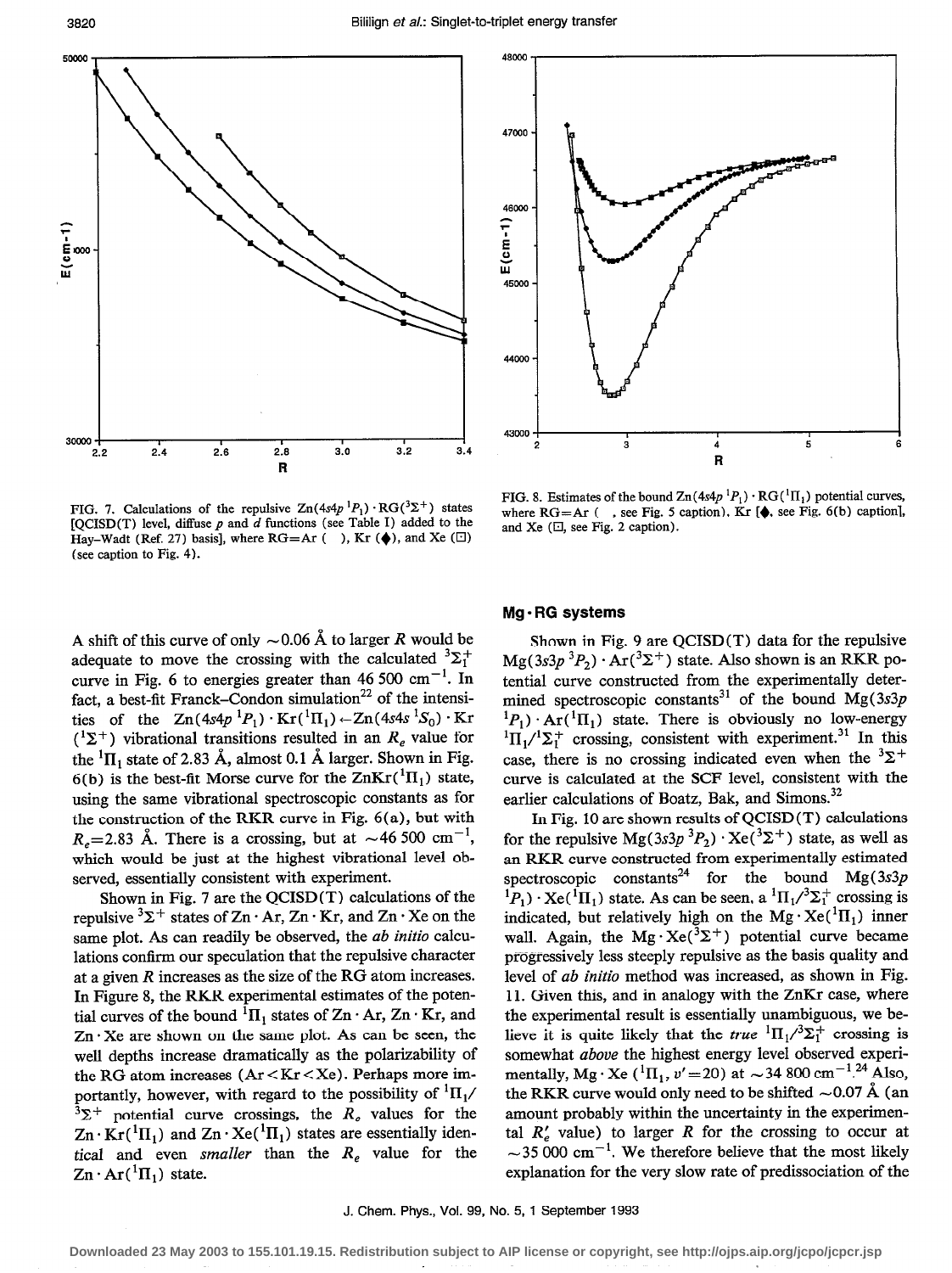

FIG. 9. Calculation of repulsive  $Mg(3s3p^3P) \cdot Ar(^3\Sigma^+)$  potential curve at the QCISD(T) level, with diffuse  $p$  and  $d$  functions (see Table I) added to the Hay-Wadt (Ref. 27) basis set. Calculated asymptotic  $Mg(3s3p)$  $^{3}P$ /Mg(3s3s  $^{1}S_{0}$ ) energy splitting: 2.54 eV (experimental, 2.71 eV). The bound  $Mg(3s3p^1P_1) \cdot Ar(^1\Pi_1)$  potential curve shown is an RKR construction from the experimental spectroscopic constants (Ref. 31). The energies of the  ${}^{3}\Sigma^{+}$  points in the figure have been obtained by setting the energy calculated as  $R \rightarrow \infty$  to the experimental energy of the Mg(3s3p  $3P_2$ ) state, 21 911 cm<sup>-1</sup>.



FIG. 10. Same as Fig. 9, except RG=Xe. The  ${}^{1}$ II<sub>1</sub> RKR curve was constructed from spectroscopic constants estimated experimentally (Ref. 24).



FIG. 11. Calculations of the Mg(3s3p  $3P$ )  $\cdot$  Xe( $3\Sigma$ <sup>+</sup>) repulsive potential curve done at the SCF level  $(\Box)$ , at the OCISD(T) level with diffuse p functions (see Table I) added to the Hay-Wadt (Ref. 27) basis set on Mg only  $(\blacklozenge)$ , and at the QCISD(T) level with diffuse p and d functions (see Table I) added to both the Mg and Xe Hay-Wadt (Ref. 27) basis sets ( ). Again, the energies of the points in each level of calculation are obtained by setting the energy calculated as  $R \rightarrow \infty$  to the experimental energy of the Mg $(3s3p^{3}P_{2})$  state, 21 911 cm<sup>-1</sup>.

 $Mg(3s3p<sup>1</sup>P<sub>1</sub>) \cdot Xe$  state is not low spin-orbit coupling but the fact that the bound  $Mg \cdot Xe^{T}(\Pi_1)$  and repulsive  $Mg \cdot Xe^{3\Sigma_{1}^{+}}$  states cross slightly above the energetically accessible energy region.

# ACKNOWLEDGMENTS

We are grateful for support of this research by the National Science Foundation, Grants Nos. CHE92 15335 (W.H.B.) and CHE9116286 (J.S.), and by the Petroleum Research Fund, Award No. 24573 ACGC (W.H.B.). We thank Professor R. J. LeRoy for kindly providing his RKR program. One of us (S.B.) would like to acknowledge Dr. Alexander Boldyrev for advice and help in using the GAUSSIAN 92 code.

- <sup>1</sup>W. H. Breckenridge and O. Kim Malmin, J. Chem. Phys. 74, 3307 (1981).
- $2$ W. H. Breckenridge, D. Oba, and W. Nikolai, J. Phys. Chem. 90, 5724 (1986).
- <sup>3</sup>W. H. Breckenridge and C. N. Merrow, J. Chem. Phys. 88, 2320 (1988).
- 4W. H. Breckenridge and C. N. Merrow, J. Chem. Phys. 88, 2329 (1988).
- 5D. J. Funk and W. H. Breckenridge, J. Chem. Phys. 90, 2927 (1989).  $6$ W. H. Breckenridge, Acc. Chem. Res. 22, 21 (1989).
- <sup>7</sup> I. Wallace, J. Kaup, and W. H. Breckenridge, J. Phys. Chem. 95, 8060 (1991).
- <sup>8</sup> I. Wallace, D. J. Funk, J. G. Kaup, and W. H. Breckenridge, in Gas Phase Metal Reactions, edited by A. Fontijn (Elsevier, New York, 1992).

#### J. Chem. Phys., Vol. 99, No. 5, 1 September 1993

**Downloaded 23 May 2003 to 155.101.19.15. Redistribution subject to AIP license or copyright, see http://ojps.aip.org/jcpo/jcpcr.jsp**